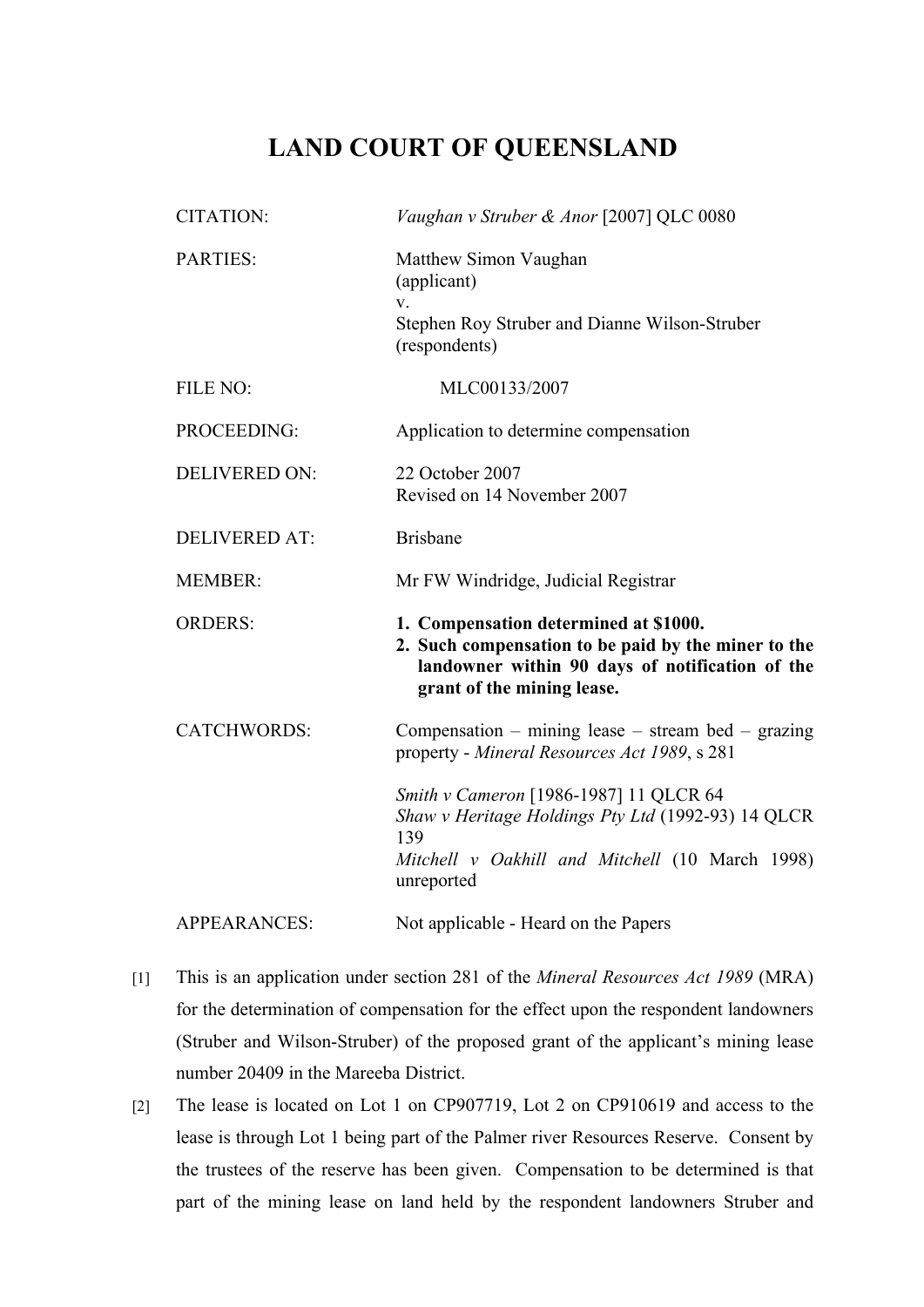Wilson-Struber. The actual area of the lease is 45.8306 hectares. For convenience and ease of calculation, I round off the area to 46 hectares.

- [3] The parties have been unable to resolve the issue of compensation, and the matter has been referred to the Tribunal (as it then was) for determination. Whilst it is within the power of the parties to come to agreement on any issues, the power of the Court (as it now is), is limited to Section 281 of the MRA.
- [4] The Land and Resources Tribunal has given directions in relation to submissions, and this matter has been dealt with on the papers. The landowner has not lodged a submission, but by an undated letter received in the Registry on 13 September 2007 seeks information relating to the size of the dam and certain photographs. It is not the function of the court to seek or provide evidence for any party. The applicant miner has not lodged any written submission, but supplied copies of written offers forwarded to the respondent landowners but not accepted or returned. I have referred to that material in making this determination. I have also referred to some documents supplied by the Registrar namely a copy of the application for grant of the mining lease and the mining lease Public Report for the purpose of accuracy where necessary. No site visit has been conducted. The miner seeks an initial term of 21 years. Given the area involved and the method of operations, this appears to be an appropriate term.

## *Compensation*

- [5] Relevantly, section 281(3)(a) requires the Tribunal to settle the amount of compensation an owner of land is entitled to as compensation for:
	- "(i) deprivation of possession of the surface of land of the owner;
	- (ii) diminution of the value of the land of the owner or any improvements thereon;
	- (iii) diminution of the use made or which may be made of the land of the owner or any improvements thereon;
	- (iv) severance of any part of the land from other parts thereof or from other land of the owner;
	- (v) any surface rights of access;
	- (vi) all loss or expense that arises;

 $\mathbf{L}$ 

- as a consequence of the grant or renewal of the mining lease".
- [6] Section 281(4) enables various additional factors to be included in the compensation determination. In the present case, only paragraph (e) is relevant. It provides as follows:

"**(4)** In assessing the amount of compensation payable under subsection (3)—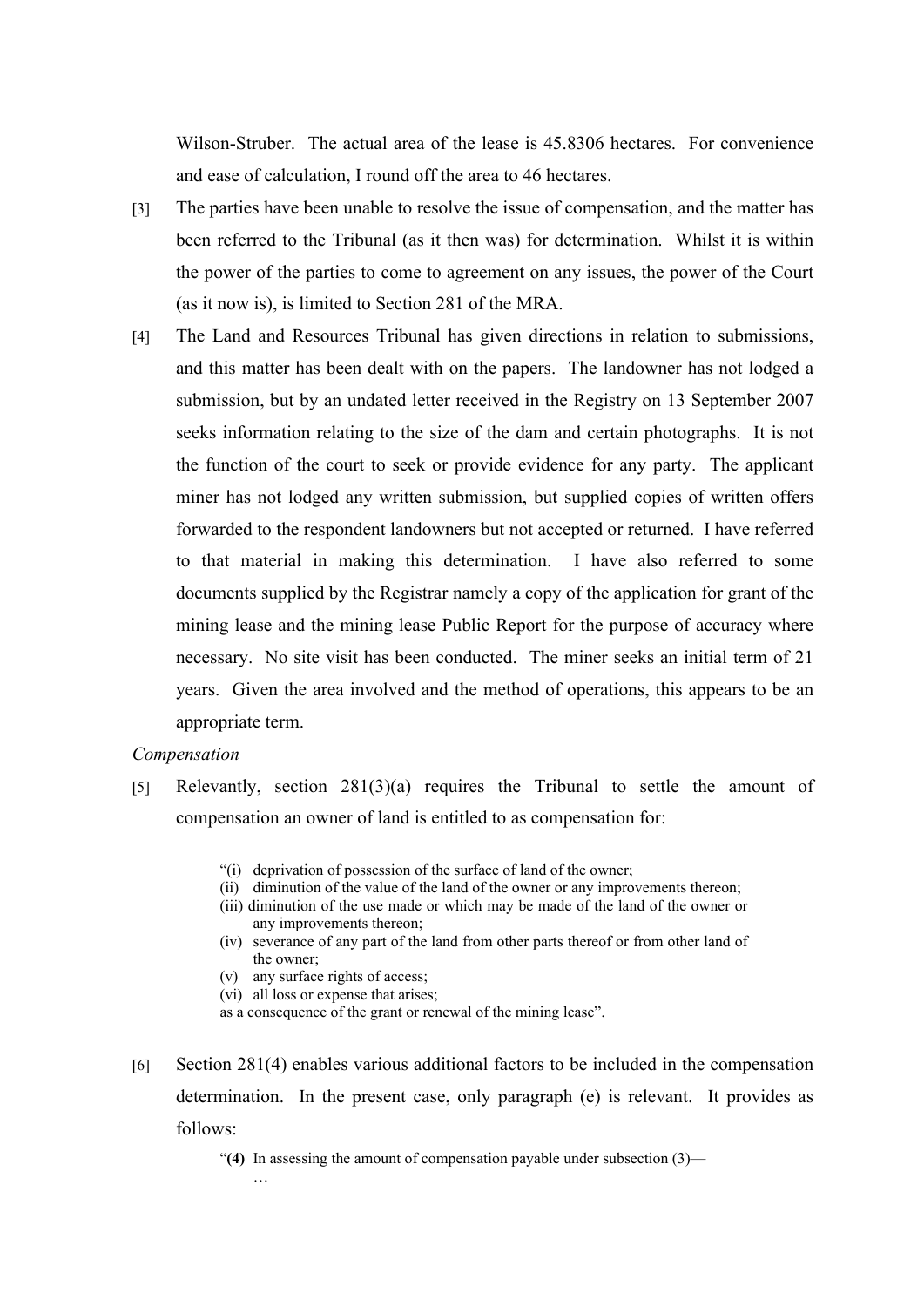- (e) an additional amount shall be determined to reflect the compulsory nature of action taken under this part which amount … shall be not less than 10% of the aggregate amount determined under subsection (3)."
- [7] The matters which must be considered by the Court are set forth in section 281(3) of the Act. Although section 281 sets out the matters to be considered, it does not define any method of assessment. Whilst the Court is only bound by the relevant legislation (i.e. section 281), the following past appeal cases offer some guidance as to methodology to be used in arriving at a determination. In *Smith v Cameron* [1986- 1987] 11 QLCR 64, the Land Court held at p. 74…

"The section in my option merely identifies matters which shall be taken into consideration in making the assessment. It does not prescribe a method of valuation. No doubt each case will depend on its own facts and circumstances but it seems to me that either method is open to the valuer."

[8] In *Shaw v Heritage Holdings Pty Ltd* (1992-93) 14 QLCR 139, the Court at p. 146 said:

> "the method of assessment remains a matter which will be governed by the facts and circumstances of each case in which event emphasis may shift from one method to another"

[9] In considering *Mitchell v Oakhill and Mitchell* (10 March 1998) unreported, The President of the Land Court, referring to section 281(3) of the *Mineral Resources Act*, found

> "the latter section does not prescribe a method of assessment. In my view, as long as the amount of compensation finally determined sufficiently accounts for each of the matters referred to in the sub-section, it is not necessary to quantify an amount in respect of each of the matters referred to.:

- [10] In this instance, I have no evidence of the area of land contained in the lease that is within the banks of any stream. It is the responsibility of the miner to submit such information for consideration. Normally the bed of a stream would be valued less than adjoining banks. However, I note that part of the surface area is to be used for associated purposes namely living quarters, treatment plant and water supply. I will therefore treat all the surface area as being of equal value for the purpose of this determination, but allow a discounting factor because mining will only disturb the stream beds. I allow a discount of 50 per cent.
- [11] There is no evidence of the dimensions of access.
- [12] *Deprivation of possession*: Technically, grant of the lease does in law deprive the owner of the use of that surface area that is within the lease boundary. Apart from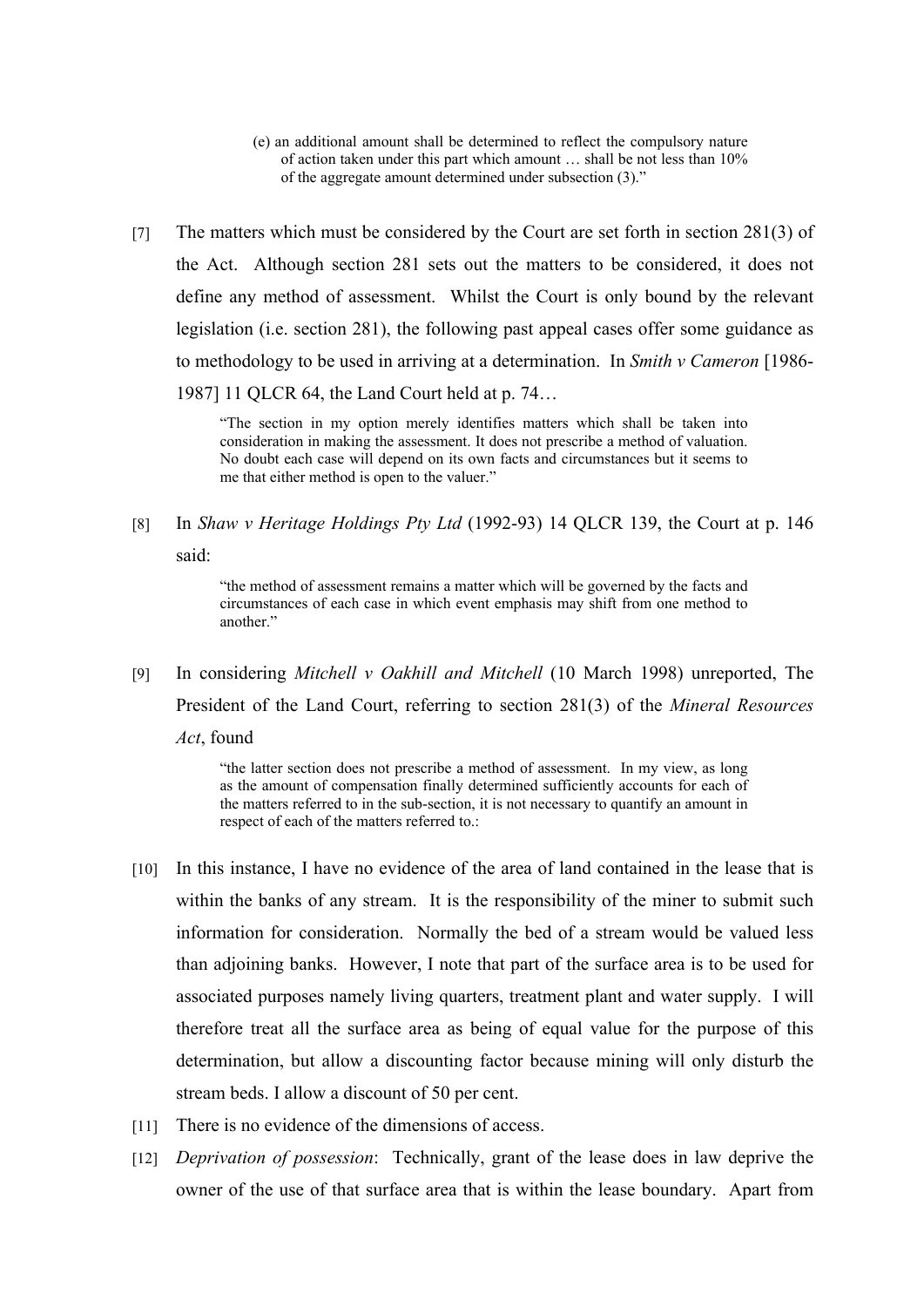taking water or exercising the right to depasture stock (if pasture does exist), the surface of the stream bed is of little use by the landowner of the adjoining land.

- [13] *Diminution of value*: There is no valuation evidence to consider. It is difficult to find any significant reduction of value if a periodical alluvial operation is conducted in the stream bed.
- [14] *Diminution of use*: There is no evidence of diminution of use. Again, if alluvial ground in the stream bed is being worked, there is little diminution of use by the landowner.
- [15] *Severance*: There is no evidence that the grant of this lease will cause severance of one part of the property from any other part of the property. I make the assumption that the plan of operations restricts the mining operation to the alluvium confined by the stream banks.
- [16] *Surface rights of access*: There is no evidence of any loss of land in the surface right of way. I assess loss of access to be of nominal effect, and award the sum of \$10 under this head of claim.
- [17] *Loss or expense*: There is no evidence of any other loss or expense that will occur because of the grant of the lease.
- [18] *Additional 10%*: In respect of s. 238(4) (e), no submissions were made. There does not appear to be any reason or special circumstance why the premium should be increased, and therefore no more than the statutory 10% should be added to the general award.
- *Determination*
- [19] With the material supplied by the Registrar is a Property Details Report from QVAS. This report indicates the total area of the property is 125640 hectares and for rating purposes is valued at \$650.000, effective as at 1/10/2005. This equates to a per hectare value of \$5.1735. The open market price may well be higher than this valuation. In my opinion, there will be a negligible effect, if any at all, on the management of the pastoral holding. Principally, only the alluvial material in the stream bed will be disturbed. This disturbance will be minimised and returned to natural contours as soon as the stream suffers flooding. I am not satisfied that any award other than a nominal award is justified, given the lack of valuation evidence. However, I am of the opinion that the information gained from the QVAS Report gives some support to a valuation of about \$5 per hectare. The applicant miner seeks a lease of about 46 hectares. At \$5 per hectare, this equates to \$230 per year. For a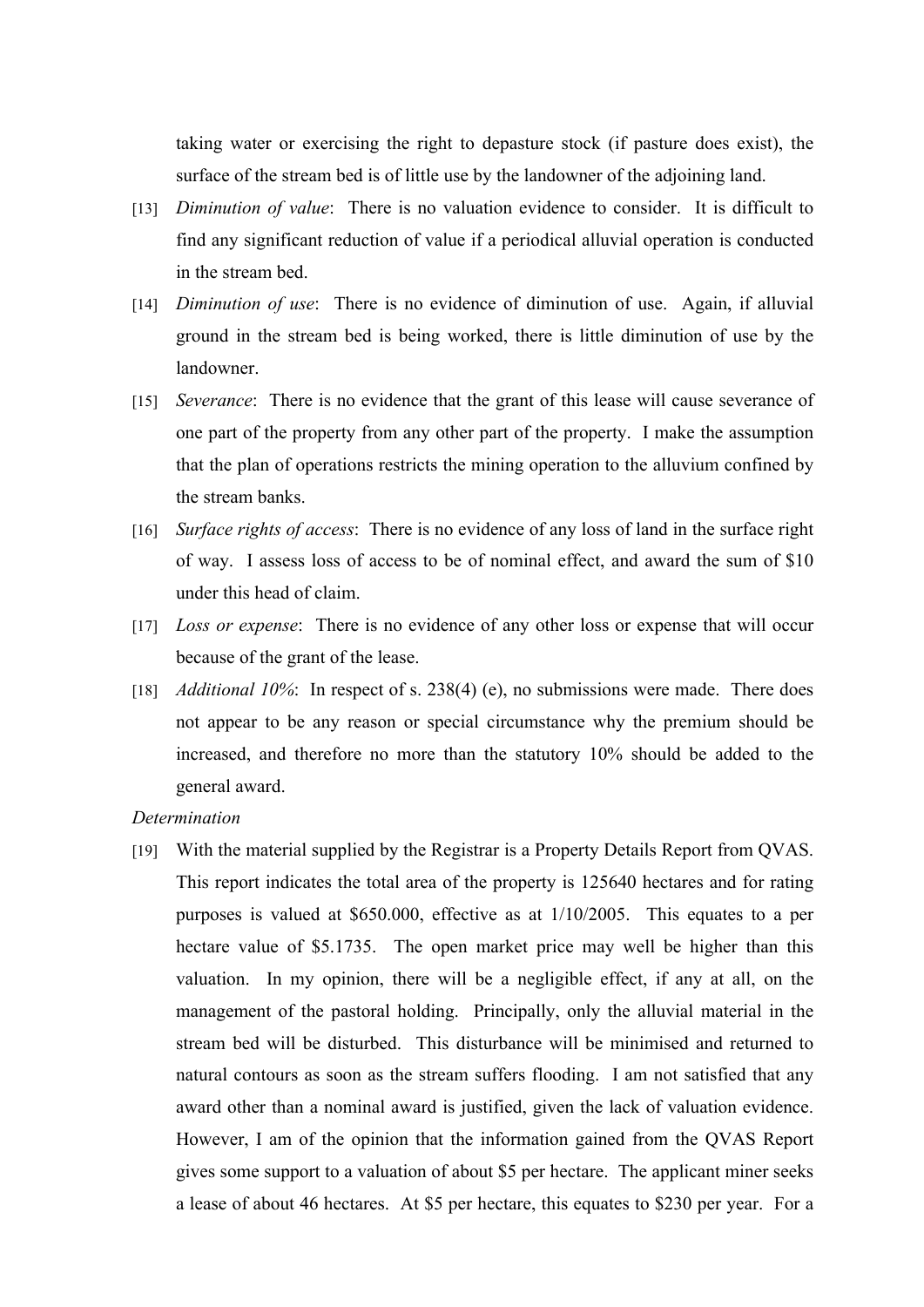term of 21 years, this calculates to a total of \$4830. While the rate per hectare may appear to be low, I take into account that only the stream alluvium is to be mined and processed, and some discounting is warranted for this fact. Should the lease be terminated before expiration of the full term, the landowner has the financial benefit of some overpayment. The landowner has some further benefit in that the miner is obliged to pay the rateable value of the land in the lease each year for 21 years. This compensates for other factors and any increase in market value. Having regard to the foregoing, I determine compensation as follows at the rate of \$5 per hectare for a term of 21 years on 46 hectares, with discount as referred to in paragraph [10].

| (a) Deprivation of possession $(s. 281(3)(a)(i))$   |           |
|-----------------------------------------------------|-----------|
| 46 ha $\omega$ \$5.00 per ha per year for 21 years, |           |
| discounted by 50%                                   | \$2415.00 |
| (b) Access $(s.281(3)(a)(v)$                        | 10.00     |
| (c) Additional $10\%$ (s.281(4)(e))                 | 242.50    |
|                                                     | \$2667.50 |

- [20] There was no submission in relation to the times, terms and manner of payment. Due to the quantum involved, I consider that payment of compensation should be in full and made within 90 days of notification of grant of the lease by the Registrar.
- [21] Since the determination was handed down, it has been drawn to my attention that part of the mining lease is Resources Reserve for which no compensation is required, and part of the lease is located on Palmerville Holding. Compensation is required for this part only. Other documents on the file do not indicate how much area is contained in the Reserve portion of the lease or how much is contained in the Palmerville holding part of the lease. The only reference to area is contained in the b/c copy of a letter dated 31 July 2007 to the landowners by the miner offering to pay compensation of \$10.00 per hectare for 8 hectares. This is not primary evidence and I would prefer that the respective areas be calculated by an independent source. However, in the absence of any other reliable information, I accept the miner's assessment of area at 8 hectares.
- [22] QVAS documents indicate that the total area of the property is 125640 ha and the unimproved value as of 30 June 2005 is \$650,000. This equates to a per hectare value of approximately \$5.1735.
- [23] Whilst it is possible that the value has increased since 2005, there is no evidence before me of this fact.